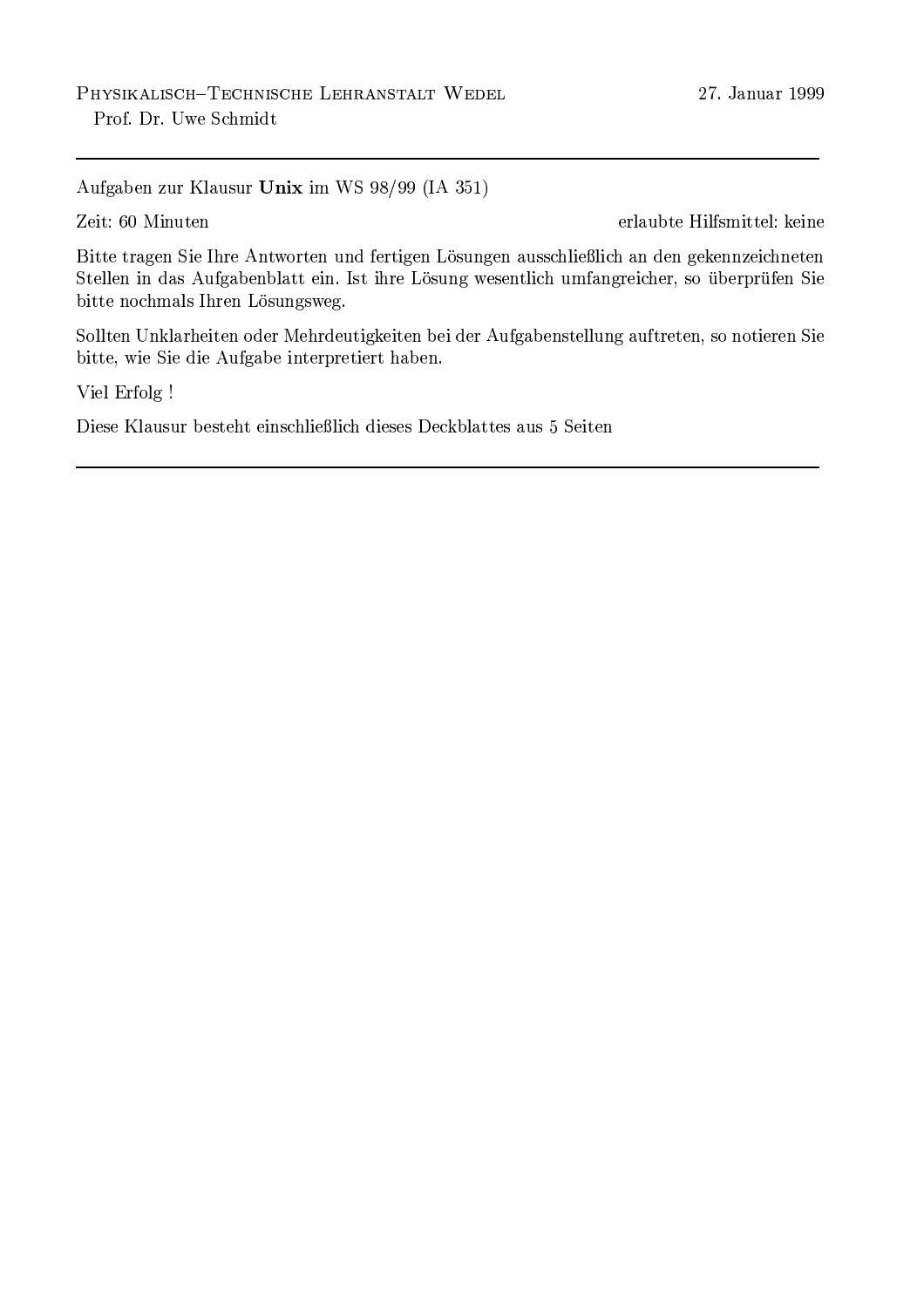## Aufgabe 1:

Geben Sie ein bash-Kommando an zum Durchsuchen aller HTML-Dateien im Verzeichnisbaum des momentanen Arbeitsverzeichnisses. Es sollen für alle diese Dateien die Zeilen ausgegeben werden, in denen H1- oder H2-tags vorkommen. Groß- und Kleinschreibung ist für HTML-tags nicht signifikant.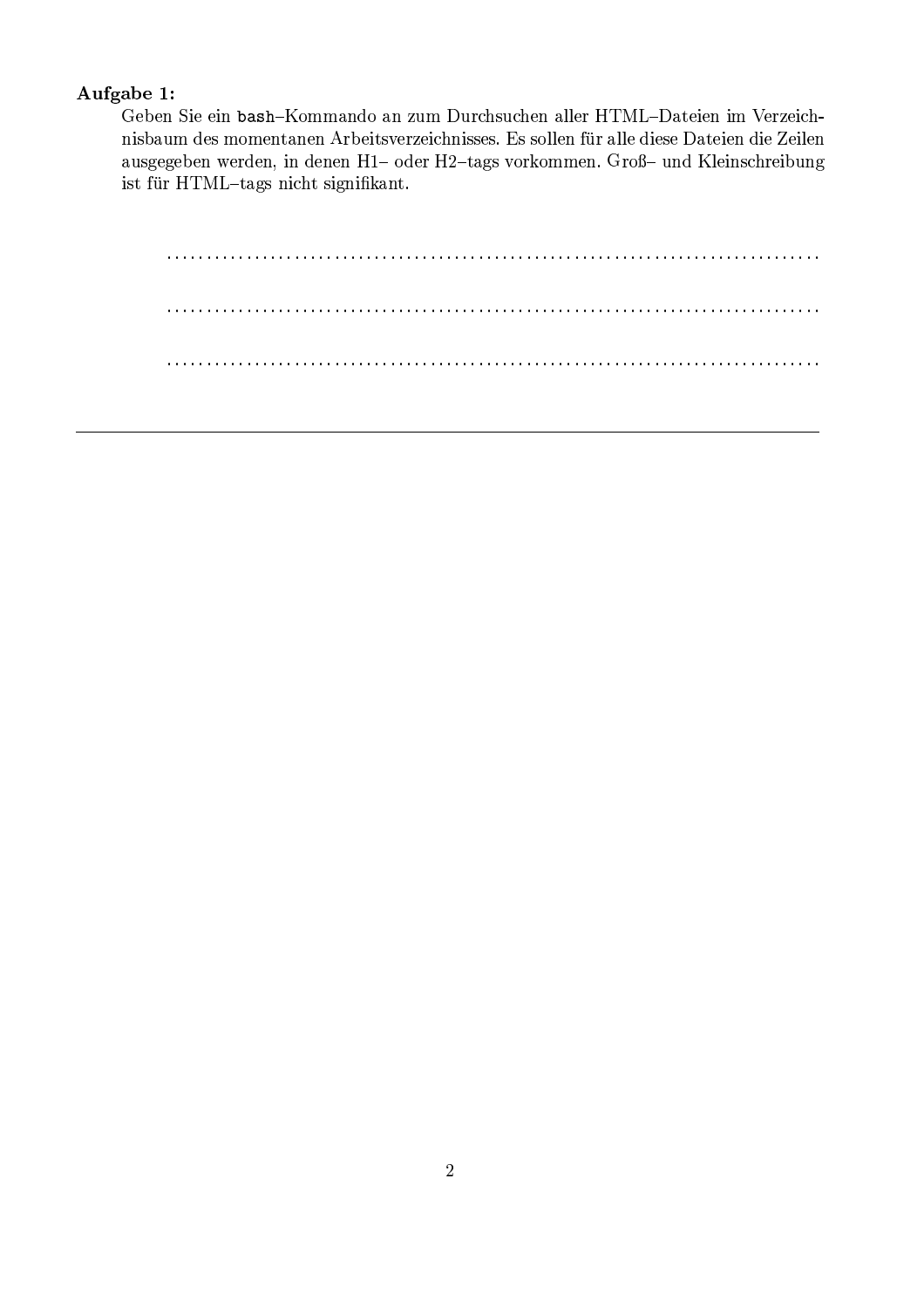## Aufgabe 2:

Geben Sie ein bash-Kommando an, mit dem man alle HTML-Dateien im momentanen Arbeitsverzeichnis editert. Es sollen in jeder Datei alle <h1> und <h2> tags durch <H1> und <H2> ersetzt werden. Der alte Dateiinhalt soll in einer Backupdatei erhalten bleiben. Diese soll die zusätzliche Endung .bak besitzen.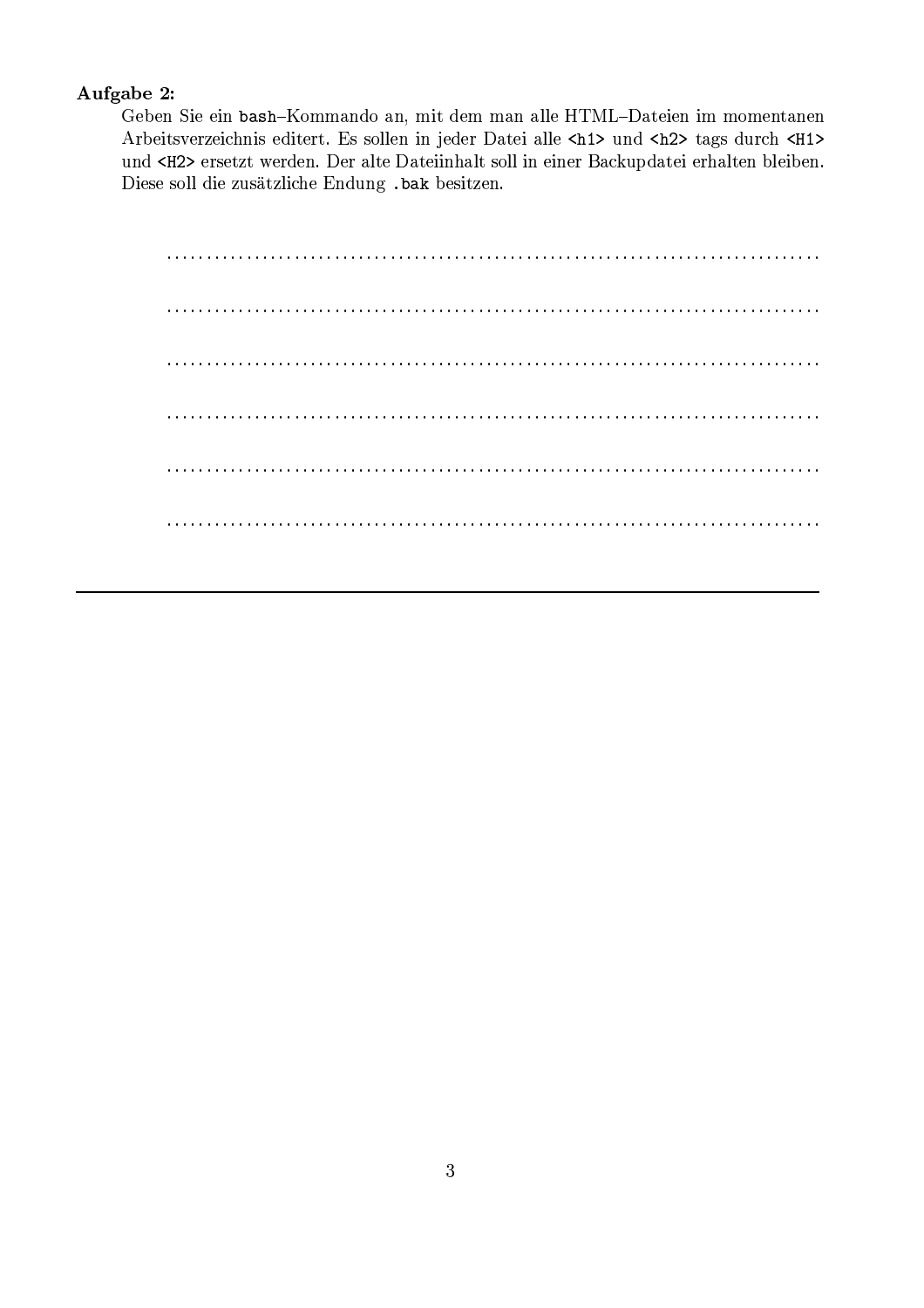## Aufgabe 3:

In einer Unix Umgebung verwendet man häufig Skript-Sprachen, shell-Skripte, Tcl, Perl, ..., insbesondere für WWW-Anwendungen.

Nennen Sie einige Vorteile dieser Sprachen gegenüber C- oder Pascal-Programmierung.

Nennen Sie Nachteile diser Sprachen gegenüber C- oder Pascal-Programmierung.

In MS-Windows Umbegungen verwendet man wenig diese Skript-Sprachen und fast ausschließlich grafische Oberflächen. Welche Nachteile dieser ausschließlich menügesteuerten Programme kennen Sie?